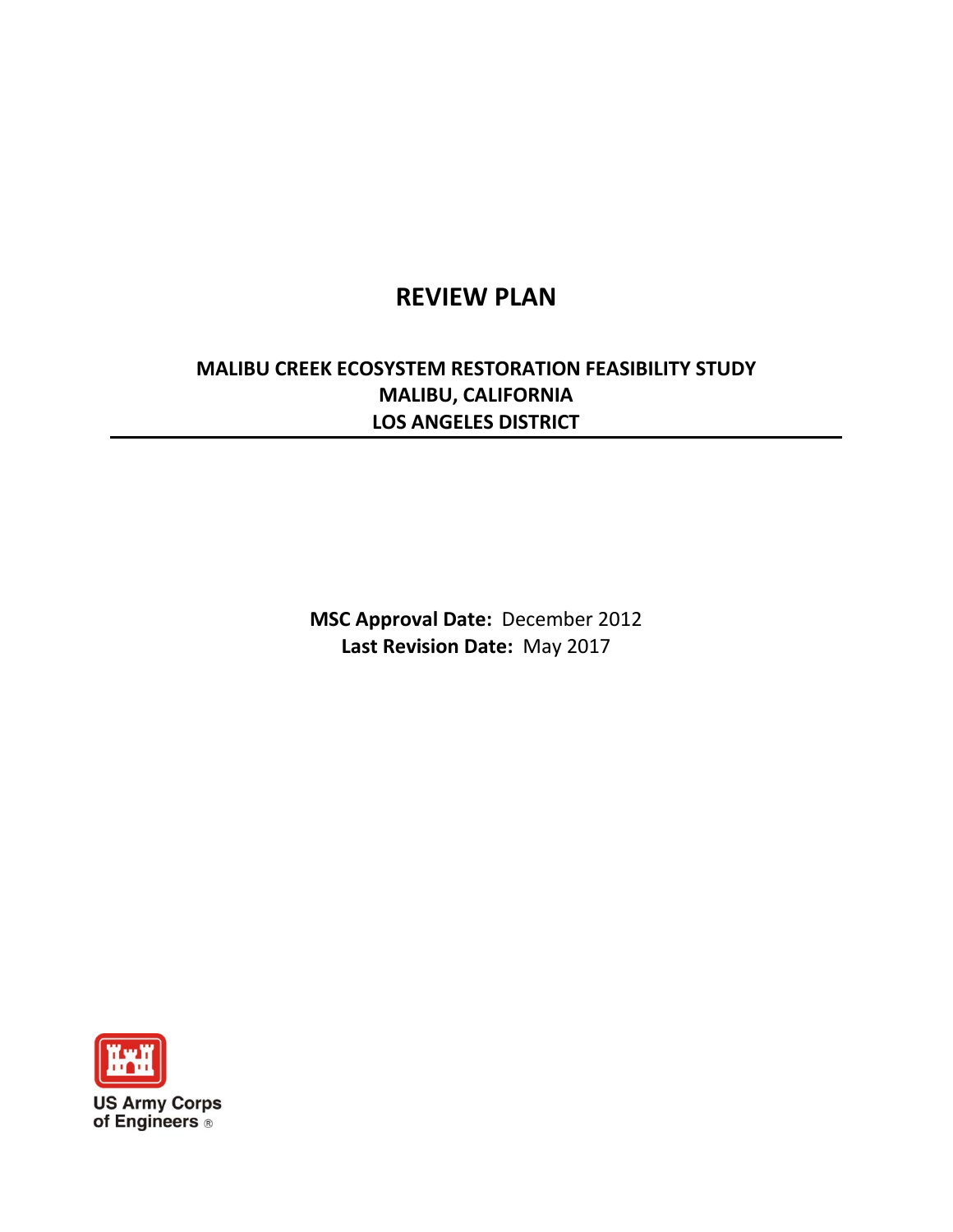## **REVIEW PLAN**

# Malibu Creek Ecosystem Restoration Feasibility Study, Malibu, California **Feasibility Report**

# **TABLE OF CONTENTS**

| 1.  |                                                                          |  |
|-----|--------------------------------------------------------------------------|--|
| 2.  |                                                                          |  |
| 3.  |                                                                          |  |
| 4.  |                                                                          |  |
| 5.  |                                                                          |  |
| 6.  |                                                                          |  |
| 7.  |                                                                          |  |
| 8.  | COST ENGINEERING DIRECTORY OF EXPERTISE (DX) REVIEW AND CERTIFICATION 11 |  |
| 9.  |                                                                          |  |
| 10. |                                                                          |  |
| 11. |                                                                          |  |
| 12. |                                                                          |  |
| 13. |                                                                          |  |
|     |                                                                          |  |
|     |                                                                          |  |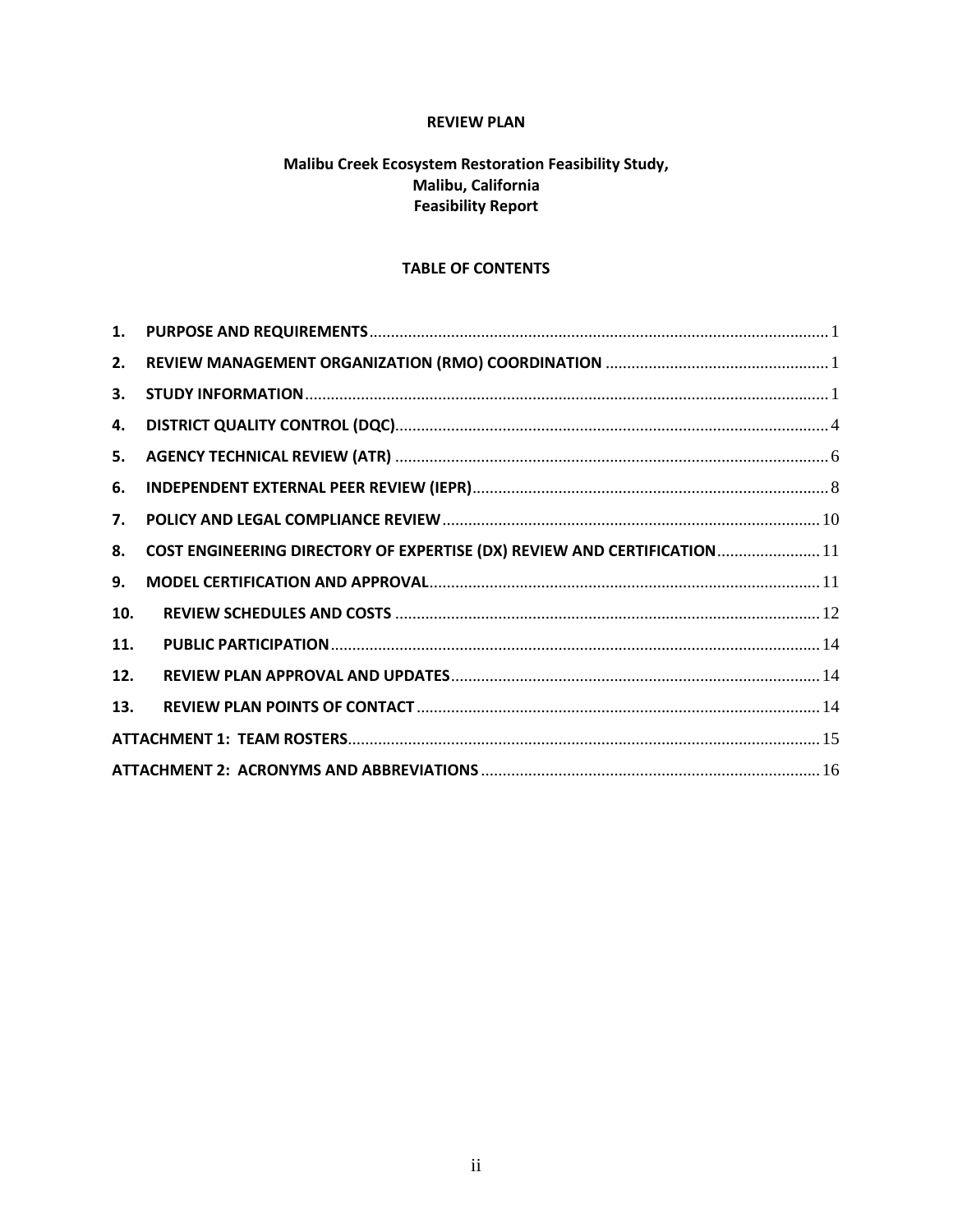## <span id="page-2-0"></span>**1. PURPOSE AND REQUIREMENTS**

**a. Purpose.** This Review Plan defines the scope and level of peer review for the Malibu Creek Ecosystem Restoration (Malibu Creek) Feasibility Study.

## **b. References**

- (1) Engineering Circular (EC) 1165-2-209, Civil Works Review Policy, 31 Jan 2010
- (2) EC 1105-2-412, Assuring Quality of Planning Models, 31 Mar 2011
- (3) Engineering Regulation (ER) 1110-1-12, Quality Management, 30 Sep 2006
- (4) ER 1105-2-100, Planning Guidance Notebook, Appendix H, Policy Compliance Review and Approval of Decision Documents, Amendment #1, 20 Nov 2007
- (5) Malibu Creek Environmental Restoration (Malibu Creek) Feasibility Study Project Management Plan, January 2010
- (6) District Quality Management Plan
- **c. Requirements.** This review plan was developed in accordance with EC 1165-2-209, which establishes an accountable, comprehensive, life-cycle review strategy for Civil Works products by providing a seamless process for review of all Civil Works projects from initial planning through design, construction, and operation, maintenance, repair, replacement and rehabilitation (OMRR&R). The EC outlines four general levels of review: District Quality Control/Quality Assurance (DQC), Agency Technical Review (ATR), Independent External Peer Review (IEPR), and Policy and Legal Compliance Review. In addition to these levels of review, decision documents are subject to cost engineering review and certification (per EC 1165-2-209) and planning model certification/approval (per EC 1105-2-412).

#### <span id="page-2-1"></span>**2. REVIEW MANAGEMENT ORGANIZATION (RMO) COORDINATION**

The RMO is responsible for managing the overall peer review effort described in this Review Plan. The RMO for decision documents is typically either a Planning Center of Expertise (PCX) or the Risk Management Center (RMC), depending on the primary purpose of the decision document. The RMO for the peer review effort described in this Review Plan is Ecosystem Restoration Planning Center of Expertise (ECO-PCX).

The RMO will coordinate with the Cost Engineering Directory of Expertise (DX) to ensure the appropriate expertise is included on the review teams to assess the adequacy of cost estimates, construction schedules and contingencies. The lead PCX for the study is the Ecosystem Restoration PCX. Environmental and Economics team members of the ECO- PCX will be involved with the study.

## <span id="page-2-2"></span>**3. STUDY INFORMATION**

**a. Decision Document.** The Malibu Creek Ecosystem Restoration Feasibility Study is located in Malibu, California. A draft integrated feasibility report and environmental impact statement/environmental impact report (integrated report) for the study will be published. The integrated report is a decision document. The document is prepared for the purpose of obtaining Congressional authorization. All USACE decision documents are subject to review.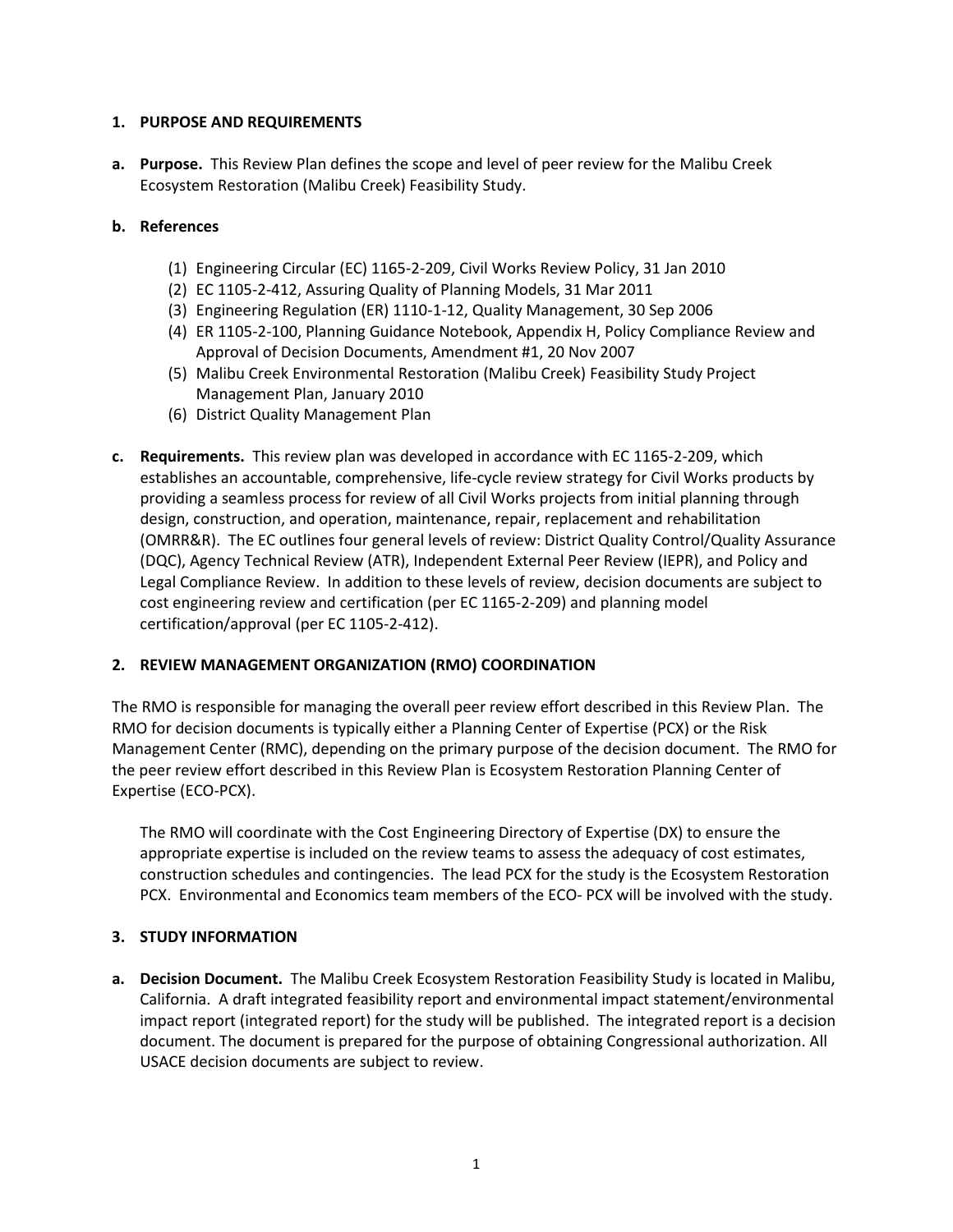- **b. Study/Project Description.** The Malibu Creek study area is located along an approximate 10-mile length of creek between Malibou Dam to Malibu Lagoon and the Pacific Ocean, specifically, the area immediately upstream and downstream of an obsolete water supply dam on Malibu Creek known as Rindge Dam. The lower portions of several tributaries to Malibu Creek above Rindge Dam (Cold Creek, Las Virgenes Creek) are also included in the study area with several additional aquatic habitat barriers that will be further investigated during ongoing studies. Malibu Creek is located approximately 30 miles (mi) west of downtown Los Angeles, California. Approximately two-thirds of the watershed is located in northwestern Los Angeles County and the remaining one-third is in southeastern Ventura County. The drainage area covers approximately 110 square miles (mi<sup>2</sup>) of the Santa Monica Mountains and Simi Hills. Elevations in the watershed range from over 3,100 ft (ft) at Sandstone Peak in Ventura County to sea level at Santa Monica Bay.
- **c. Factors Affecting the Scope and Level of Review.** The decision documents prepared for the *Malibu Creek Ecosystem Restoration Feasibility Study* will be subject to seven types of review: District Quality Control (DQC), Agency Technical Review (ATR), legal review, Independent External Peer Review (IEPR), public review, Washington-level policy and compliance reviews, and state and agency review (SAR).

DQC is the review of basic science and engineering work products focused on fulfilling the project quality requirements defined in the PMP Quality Control Plan. DQC will be managed in the Los Angeles District (SPL). DQC applies the tools outlined in the quality management plans for SPL and the South Pacific Division (SPD), the District's Major Subordinate Command (MSC). Basic quality control tools include a Quality Management Plan providing for seamless review, quality checks and reviews, supervisory reviews, Project Delivery Team (PDT) reviews, etc. Additionally, the PDT is responsible for a complete reading of the report to assure the overall integrity of the report, technical appendices and the recommendations before approval by the District Commander.

ATR is an in-depth review that ensures the proper application of clearly established criteria, regulations, laws, codes, principles, and professional practices. ATR also assures that all work products coherently fit together. ATR will be managed within USACE and conducted by a qualified team from outside of the home district. The lead Corps Planning Center of Expertise (PCX) for the study, the Ecosystem Restoration PCX (ECO-PCX), will identify the ATR team leader and members. ATR teams will be comprised of senior USACE personnel (Regional Technical Specialists (RTS), etc.), and may be supplemented by outside experts as appropriate. The ATR team leader shall be outside of SPD. Candidates may be nominated by the home district.

Legal review is a collaborative effort that ensures that feasibility study documentation contains the necessary information and processes to be in compliance with laws, policies and regulations. The role of Counsel in the planning process is summarized in a 14 January 2013 memorandum signed by the Chief Counsel at USACE Headquarters. District Counsels are responsible for identifying and addressing legal issues as soon as possible, including elevating issues to MSC and HQ Counsel, as appropriate. Division Counsel advises MSC Commanders on whether feasibility studies comply with all legal requirements. HQ Counsel is responsible for providing final legal review regarding legal sufficiency of reports to be submitted for State and Agency review, and for recommendation of a plan for transmission to Congress for authorization.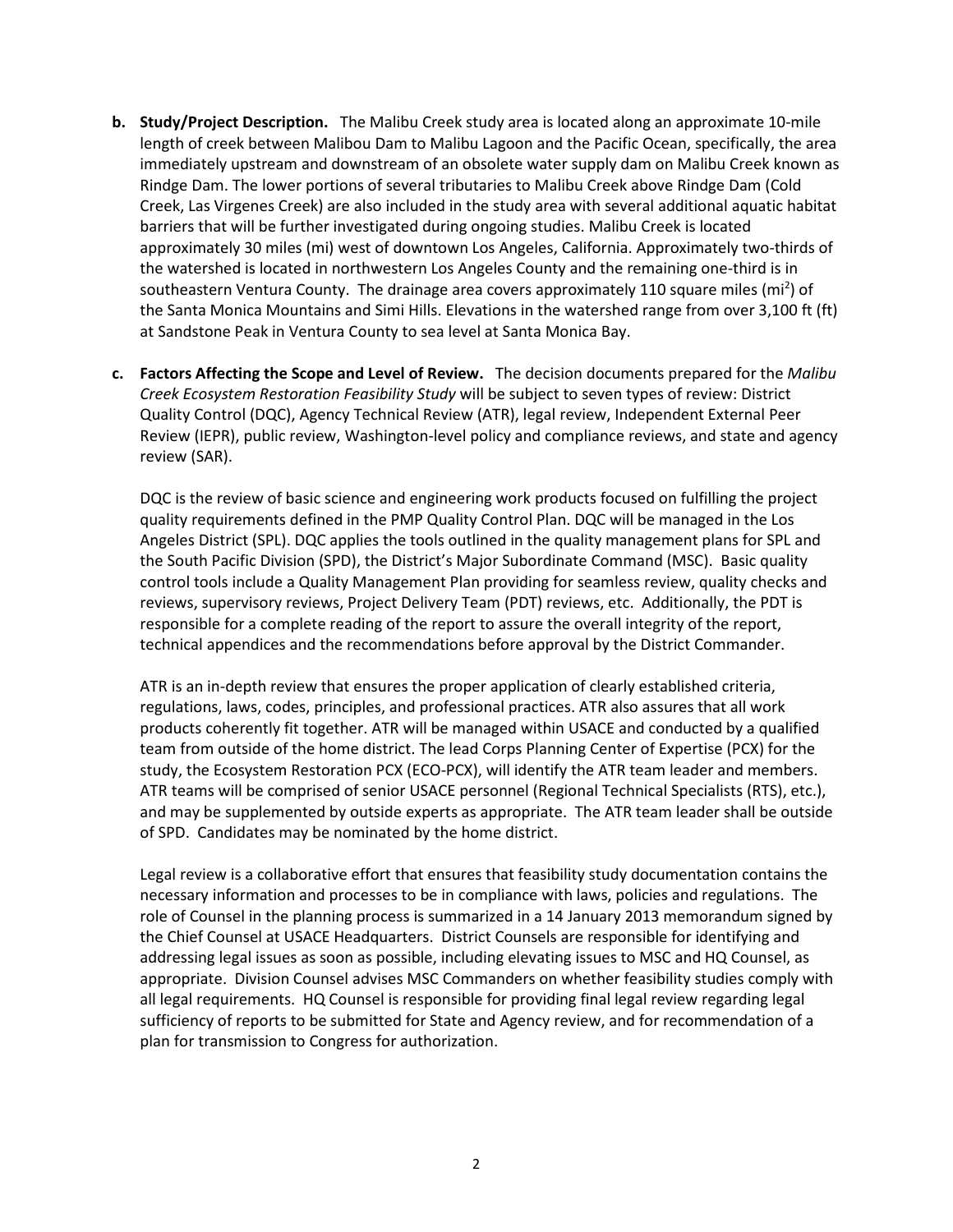IEPR addresses all planning, engineering, economics, and environmental analyses in the feasibility study. This review evaluates the assumptions that support the analyses, as well as the soundness of models, surveys, investigations, and methods. IEPR will be coordinated through the ECO-PCX. The ECO-PCX will select an outside eligible organization (OEO) to manage the IEPR. The OEO will assemble a panel of independent experts to conduct IEPR.

IEPR is applied in cases that meet certain criteria where the risk and magnitude of the proposed project are such that a critical examination by a qualified team outside of USACE is warranted. The criteria for application of IEPR are:

- (1) The total project cost exceeds \$45 million
- (2) There is a significant threat to human life
- (3) It is requested by a State Governor of an affected state
- (4) It is requested by the head of a Federal or state agency charged with reviewing the project if he/she determines the project is likely to have a significant adverse impact on resources under the jurisdiction of his/her agency after implementation of proposed mitigation (the Chief has the discretion to add IEPR under this circumstance)
- (5) There is significant public dispute regarding the size, nature, effects of the project
- (6) There is significant public dispute regarding the economic or environmental cost or benefit of the project
- (7) Cases where information is based on novel methods, presents complex challenges for interpretation, contains precedent-setting methods or models, or presents conclusions that are likely to change prevailing practices
- (8) Any other circumstance where the Chief of Engineers determines IEPR is warranted.

IEPR and SAR may be appropriate for feasibility studies; reevaluation studies; reports or project studies requiring a Chiefs Report, authorization by Congress, or an EIS; and large programmatic efforts and their component projects. IEPR is managed by an outside eligible organization (OEO) that is described in Internal Revenue Code Section 501(c)(3), is exempt from Federal tax under section 501(a), of the Internal Revenue Code of 1986; is independent; is free from conflicts of interest; does not carry out or advocate for or against Federal water resources projects; and has experience in establishing and administering IEPR panels. The scope of review will address all the underlying planning, engineering, including safety assurance, economics, and environmental analyses performed, not just one aspect of the project.

Release of the draft document for public review will occur after issuance of the AFB policy guidance memo and concurrence by HQUSACE. A public meeting will be held where oral presentations on scientific issues can be made to the reviewers by interested members of the public. ATR and IEPR reviewers will be provided with all public comments. Public review of this document will occur after the completion of the ATR process and issuance of the HQUSACE policy guidance memo. The public review period will last 45 days.

A formal State and Agency review will occur after the release of the final report is approved by the Civil Works Review Board. However, intensive coordination with these agencies will occur concurrently with the planning process. There may be possible coordinating parties' regarding this project but no specific issues have been raised to date. Upon completion of the review period, comments will be consolidated in a matrix and addressed, if needed. A summary of the comments and resolutions will be included in the document.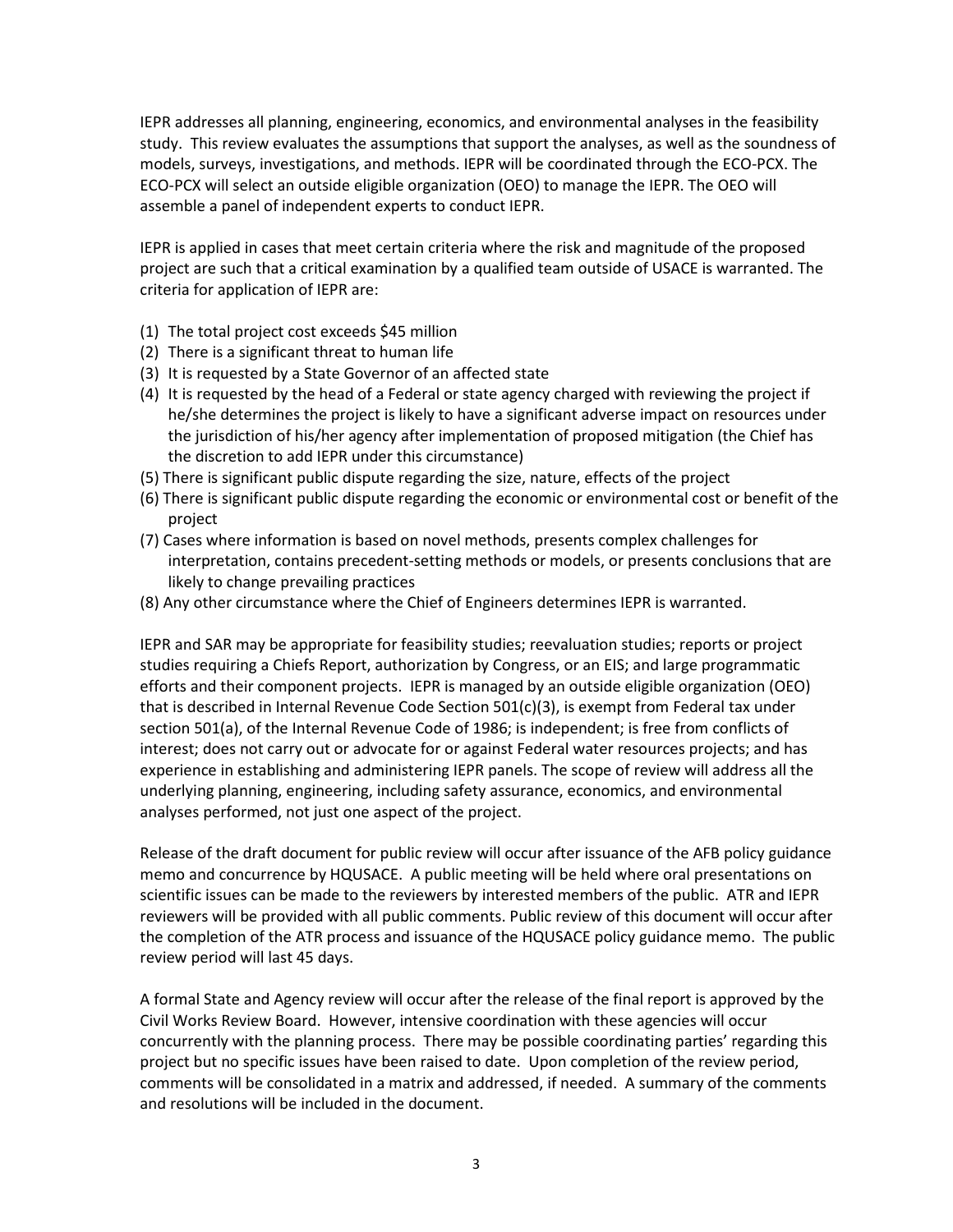Washington-level Policy and Compliance Reviews determine whether the recommendations in the reports and the supporting analyses and coordination comply with law and policy, and warrant approval or further recommendation to higher authority by the Chief of Engineers. Washington-level policy and compliance review is completed before the draft feasibility integrated report and appendices are released for public review and again before the Chief of Engineers signs his report. The review is conducted by personnel working for USACE headquarters (HQUSACE). Guidance for policy and legal compliance reviews is addressed further in Appendix H, ER 1105-2-100. The technical review efforts addressed in this Circular are to augment and complement the policy review processes by addressing compliance with published Army policies pertinent to planning products, particularly policies on analytical methods and the presentation of findings in decision documents. DQC and ATR efforts are to include the necessary expertise to address compliance with published planning policy.

**d. In-Kind Contributions.** Products and analyses provided by non-Federal sponsors as in-kind services are subject to DQC, ATR, and IEPR. The in-kind products and analyses to be provided by the non-Federal sponsor are specified in the PMP**.**

Sponsors are responsible for quality control of In-Kind contributions. The responsible technical PDT member will be responsible for DQC of the Sponsors In-kind work products via seamless single and product reviews. Upon completion of the In-kind work products, the Sponsors shall request credit, for which the Los Angeles District will then determine the reasonableness, allocation amounts and allowance for inclusion in accordance with the PMP and FCSA.

In-Kind Credit will be issued for project management, public involvement and meeting coordination. The sponsor is responsible for hosting all TAC (Technical Advisory Committee) Meeting, public meetings, and any outreach meetings. The sponsor will also participate in weekly meetings with the PDT and assist in the development of project deliverables, as needed.

## <span id="page-5-0"></span>**4. DISTRICT QUALITY CONTROL (DQC)**

All decision documents (including supporting data, analyses, environmental compliance documents, etc.) shall undergo DQC. DQC is an internal review process of basic science and engineering work products focused on fulfilling the project quality requirements defined in the Project Management Plan (PMP). The home district shall manage DQC. Documentation of DQC activities is required and should be in accordance with the Quality Manual of the District and the home MSC.

**a. Documentation of DQC.** DQC will be managed in the Los Angeles District (SPL) with assistance from Sacramento District (SPK). DQC applies the tools outlined in the quality management plans for SPL and the South Pacific Division (SPD), the district's Major Subordinate Command (MSC). Basic quality control tools include a Quality Management Plan providing for seamless review, quality checks and reviews, supervisory reviews, Project Delivery Team (PDT) reviews, etc. Additionally, the PDT is responsible for a complete reading of the report to assure the overall integrity of the report, technical appendices and the recommendations before approval by the District Commander.

Procedures for DQC for the Malibu Creek Ecosystem Restoration Study are outlined in the:

- *South Pacific Division Quality Management Plan*, CESPD R 1110-1-8 (December 30, 2002):
	- o Appendix C, *Quality Management of Planning Products* (September 20, 2004);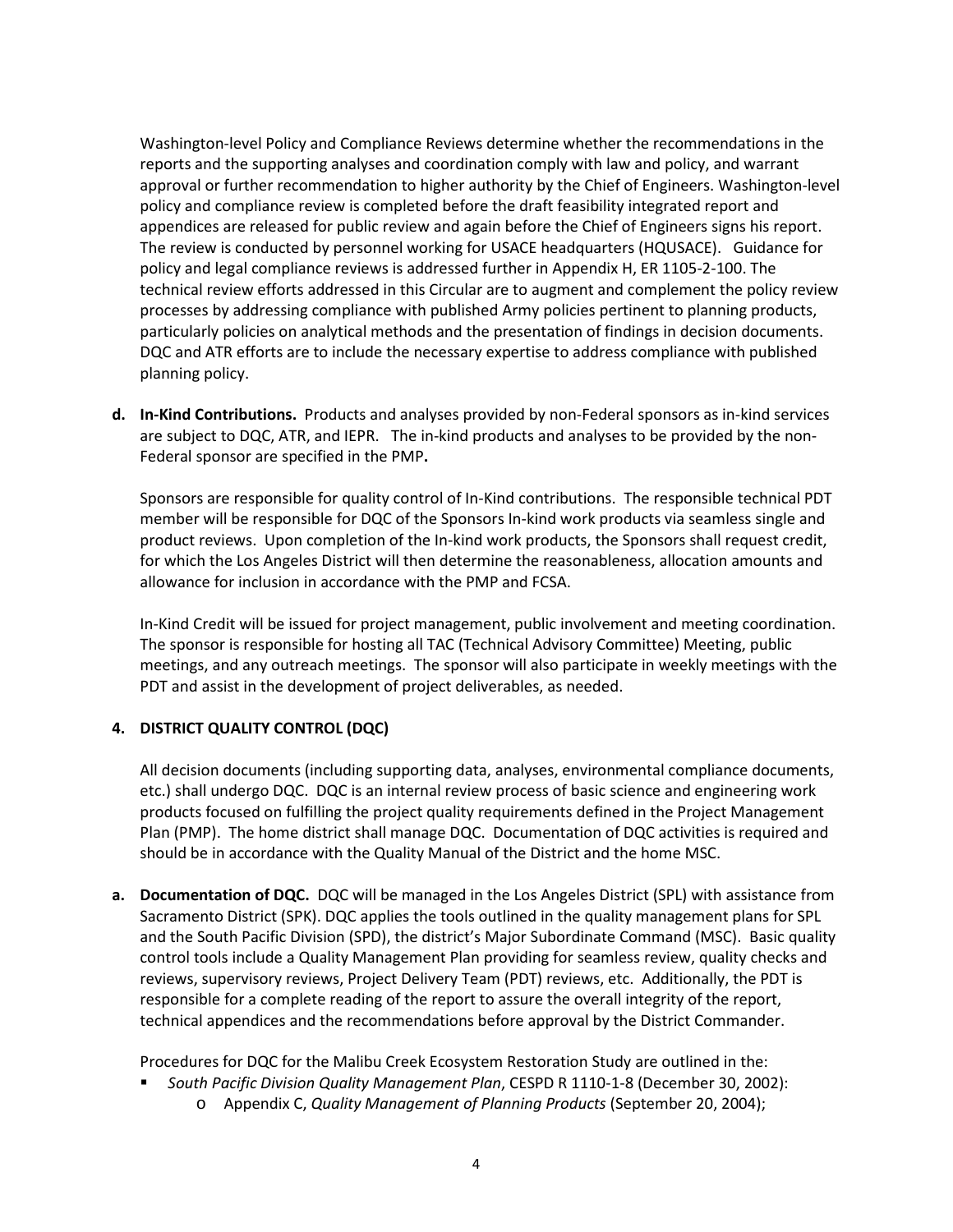- *Los Angeles District Quality Management Plan*, CESPL OM 1105-1-2, (January 25, 2000):
	- o Appendix A, *Planning Subplan* (January 25, 2000); and

The quality control objectives for the study include ensuring that feasibility phase products and analyses:

- meet customer (Federal and non-Federal sponsor) requirements;
- comply with applicable laws, regulations, policies, and sound technical practices of the disciplines involved;
- **a** are of adequate scope and level of detail;
- **a** are consistent, logical, accurate, and comprehensive;
- are based on convincing and consistent assumptions, especially those related to the probable/most likely future with and without-project conditions;
- adequately describe the problems and opportunities, planning objectives and constraints, existing conditions, future without-project conditions, and future with-project conditions to support recommendations;
- tell a coherent planning story; and
- address outstanding action items from milestone conferences, issue resolution conferences, and other reviews.

The PDT and each team member's supervisors will be responsible for DQC.

Design checks and other internal reviews will be carried out as routine management practices in technical divisions. This includes checking work to assure basic assumptions and calculations are error-free. These checks will be performed by staff responsible for the work.

Supervisory review will be managed by section chiefs and branch chiefs to ensure that appropriate criteria is established, correct methodology is followed, appropriate data is used, and computations are accurate.

Additionally, PDT members will be responsible for assuring the overall integrity of the integrated report, technical appendices, and recommendations before approval by the District Commander.

The Los Angeles District's Office of Counsel is responsible for the legal review of the feasibility integrated report. Legal review involves a critical examination of the documents to ensure compliance with applicable laws, policies, and regulations.

**b. Products to Undergo DQC.** DQC is the review of basic science and engineering work products focused on fulfilling the project quality requirements defined in the PMP Quality Control Plan. Any decision document for *Malibu Creek Ecosystem Restoration Feasibility Study* will be subject to DQC.

#### DQC of Products Developed Under Contract

Previous drafts of the EIS/EIR were developed under a contract managed by the Los Angeles District. DQC has been applied in accordance with the Los Angeles District Quality Control Plan. Contractors are responsible for the quality control of products developed under contract. The responsible function chief and PDT members at the Los Angeles District provided feedback to the contractor in May 2013 regarding quality concerns of the AFB draft EIS/EIR product. Updates were provided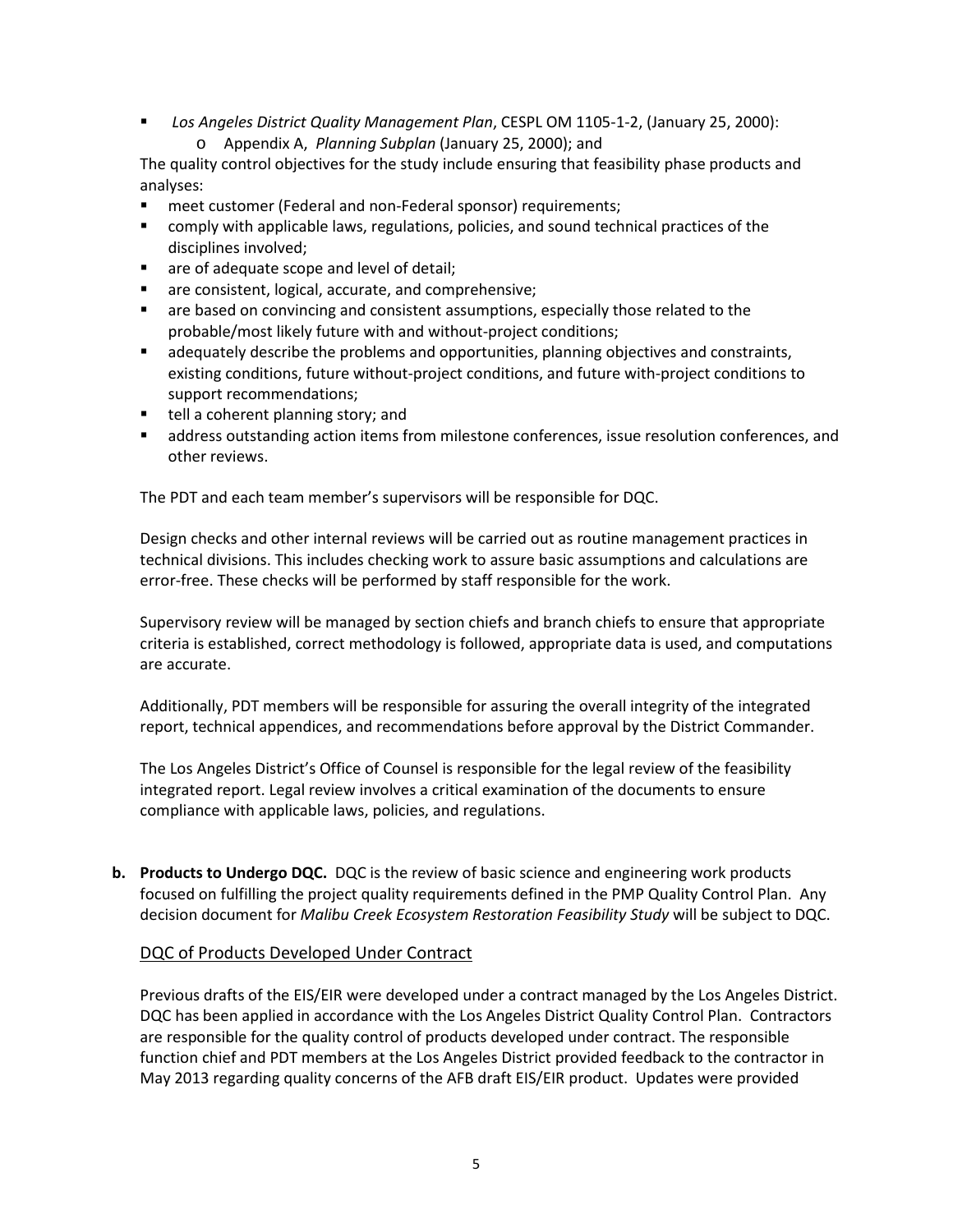accordingly. The PDT has assumed responsibility for preparation of final drafts of EIS/EIR documentation contained in the integrated report. No further contract actions are in-place.

DQC will also include single discipline seamless peer review and multi-discipline product review. These are forms of ATR, described in the next section.

## <span id="page-7-0"></span>**5. AGENCY TECHNICAL REVIEW (ATR)**

ATR is mandatory for all decision documents (including supporting data, analyses, environmental compliance documents, etc.). The objective of ATR is to ensure consistency with established criteria, guidance, procedures, and policy. The ATR will assess whether the analyses presented are technically correct and comply with published USACE guidance, and that the document explains the analyses and results in a reasonably clear manner for the public and decision makers. ATR is managed within USACE by the designated RMO and is conducted by a qualified team from outside the home district that is not involved in the day-to-day production of the project/product. ATR teams will be comprised of senior USACE personnel and may be supplemented by outside experts as appropriate. The ATR team lead will be from outside the home MSC.

- **a. Products to Undergo ATR.** ATR of the draft and final integrated report and technical appendices will be conducted for the Draft Report (including NEPA and supporting documentation) and Final Report (including NEPA and supporting documentation). Recommendations and comments will be provided by the ATR team. ATR of these products will occur before they are released for public comment and review.
- **b. Required ATR Team Expertise.** Twelve reviewers have been assigned to the ATR of the *Malibu Creek Ecosystem Restoration Feasibility Study*, based on the disciplines required to develop the integrated report and technical appendices. General expertise of reviewers is described below. Names of reviewers are available at the District and the Ecosystem Restoration PCX.

| <b>ATR Team Members/Disciplines</b> | <b>Expertise Required</b>                                      |  |  |
|-------------------------------------|----------------------------------------------------------------|--|--|
| <b>ATR Lead</b>                     | The ATR lead should be a senior professional with extensive    |  |  |
|                                     | experience in preparing Civil Works decision documents and     |  |  |
|                                     | conducting ATR. The lead should also have the necessary skills |  |  |
|                                     | and experience to lead a virtual team through the ATR process. |  |  |
|                                     | The ATR lead may also serve as a reviewer for a specific       |  |  |
|                                     | discipline (such as planning, economics, environmental         |  |  |
|                                     | resources, etc).                                               |  |  |
| Planning                            | The Planning reviewer should be a senior water resources       |  |  |
|                                     | planner with experience in western coastal watershed planning  |  |  |
|                                     | and ecosystem restoration planning.                            |  |  |
| Economics                           | The economic reviewer should be a senior economist with        |  |  |
|                                     | experience with ecosystem restoration studies and cost         |  |  |
|                                     | effectiveness/incremental cost analysis reports.               |  |  |
| <b>Environmental Resources</b>      | The Environmental Resource reviewer should be a senior         |  |  |
|                                     | biologist with expertise in watershed management and marine    |  |  |
|                                     | biologist experience, focused on the western region. Another   |  |  |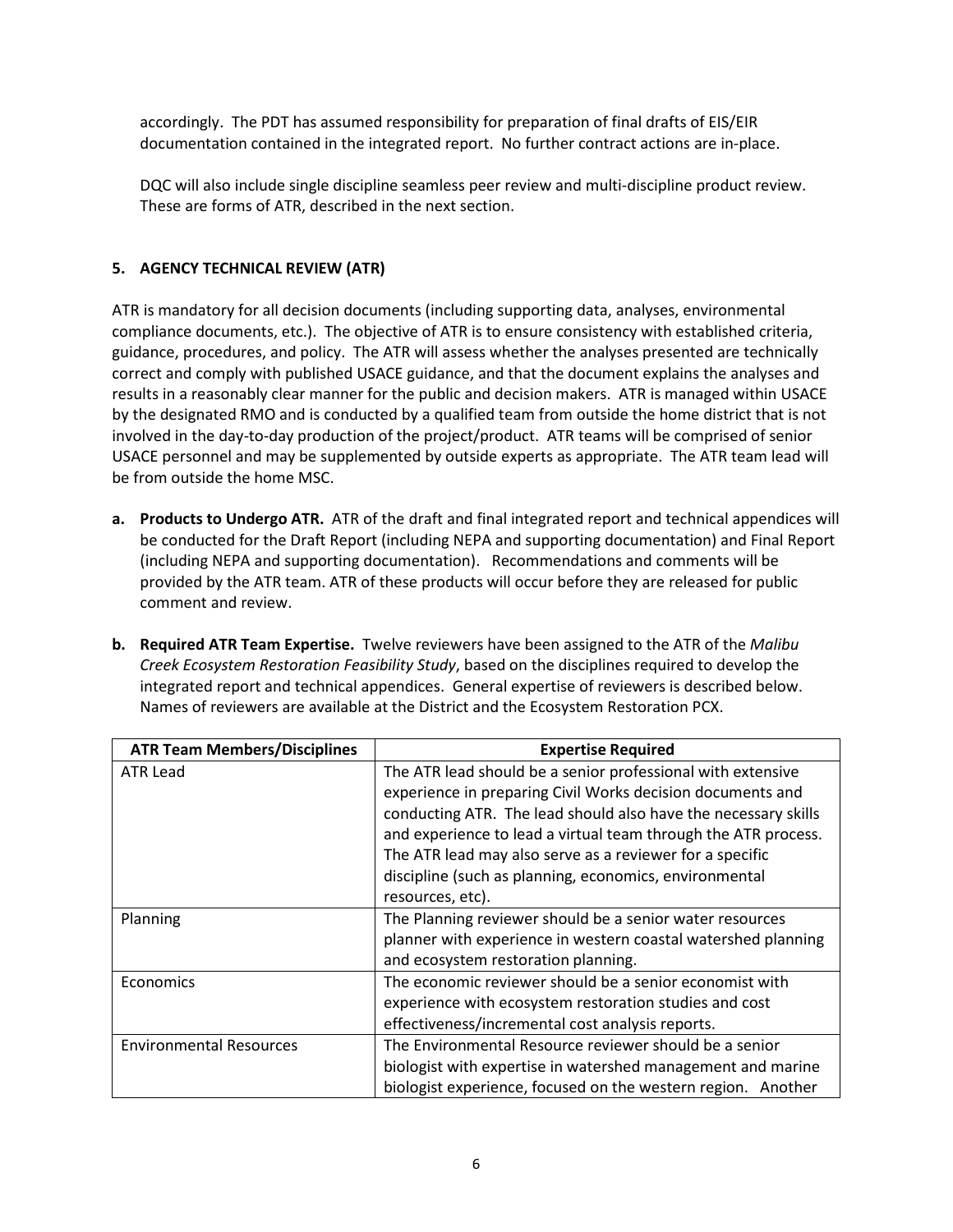|                                 | reviewer should have experience in habitat evaluation             |  |  |
|---------------------------------|-------------------------------------------------------------------|--|--|
|                                 | methodologies.                                                    |  |  |
| Hydrology, Hydraulic, and       | The hydraulic engineering reviewer will be an expert in the field |  |  |
| Sediment Transport Engineering  | of hydraulics and have a thorough understanding of dams, and      |  |  |
|                                 | flood proofing, etc and/or computer modeling techniques that      |  |  |
|                                 | are used, such as HEC-RAS and HEC-6t.                             |  |  |
| <b>Geotechnical Engineering</b> | The geotechnical reviewer should have civil works experience      |  |  |
|                                 | with emphasis watershed studies and ecosystem restoration         |  |  |
|                                 | studies.                                                          |  |  |
| <b>Civil Engineering</b>        | The reviewer should have civil works experience with emphasis     |  |  |
|                                 | on dam safety and deconstruction activities.                      |  |  |
| <b>Coastal Engineering</b>      | The reviewer should have coastal engineering experience with      |  |  |
|                                 | emphasis on coastal process and nearshore dynamics of             |  |  |
|                                 | sediment transport.                                               |  |  |
| <b>Cost Engineering</b>         | The Cost Engineering reviewer should be a technical expert in     |  |  |
|                                 | cost with experience, cost effectiveness/incremental cost         |  |  |
|                                 | analysis reports, in ecosystem restoration feasibility studies.   |  |  |
| <b>Real Estate</b>              | The Real Estate reviewer should have civil works experience       |  |  |
|                                 | with emphasis on ecosystem restoration feasibility studies.       |  |  |
| <b>Structural Engineering</b>   | The reviewer should have expertise in dam removal techniques      |  |  |
|                                 | and design of levees and floodwalls.                              |  |  |
| <b>Cultural Resources</b>       | The reviewer should have knowledge of working with Tribal         |  |  |
|                                 | communities and documentation and avoidance methods for           |  |  |
|                                 | cultural resources in the Southwestern U.S.                       |  |  |

- **c. Documentation of ATR.** DrChecks review software will be used to document all ATR comments, responses and associated resolutions accomplished throughout the review process. Comments should be limited to those that are required to ensure adequacy of the product. The four key parts of a quality review comment will normally include:
	- (1) The review concern identify the product's information deficiency or incorrect application of policy, guidance, or procedures;
	- (2) The basis for the concern cite the appropriate law, policy, guidance, or procedure that has not be properly followed;
	- (3) The significance of the concern indicate the importance of the concern with regard to its potential impact on the plan selection, recommended plan components, efficiency (cost), effectiveness (function/outputs), implementation responsibilities, safety, Federal interest, or public acceptability; and
	- (4) The probable specific action needed to resolve the concern identify the action(s) that the reporting officers must take to resolve the concern.

In some situations, especially addressing incomplete or unclear information, comments may seek clarification in order to then assess whether further specific concerns may exist.

The ATR documentation in DrChecks will include the text of each ATR concern, the PDT response, a brief summary of the pertinent points in any discussion, including any vertical team coordination (the vertical team includes the district, RMO, MSC, and HQUSACE), and the agreed upon resolution.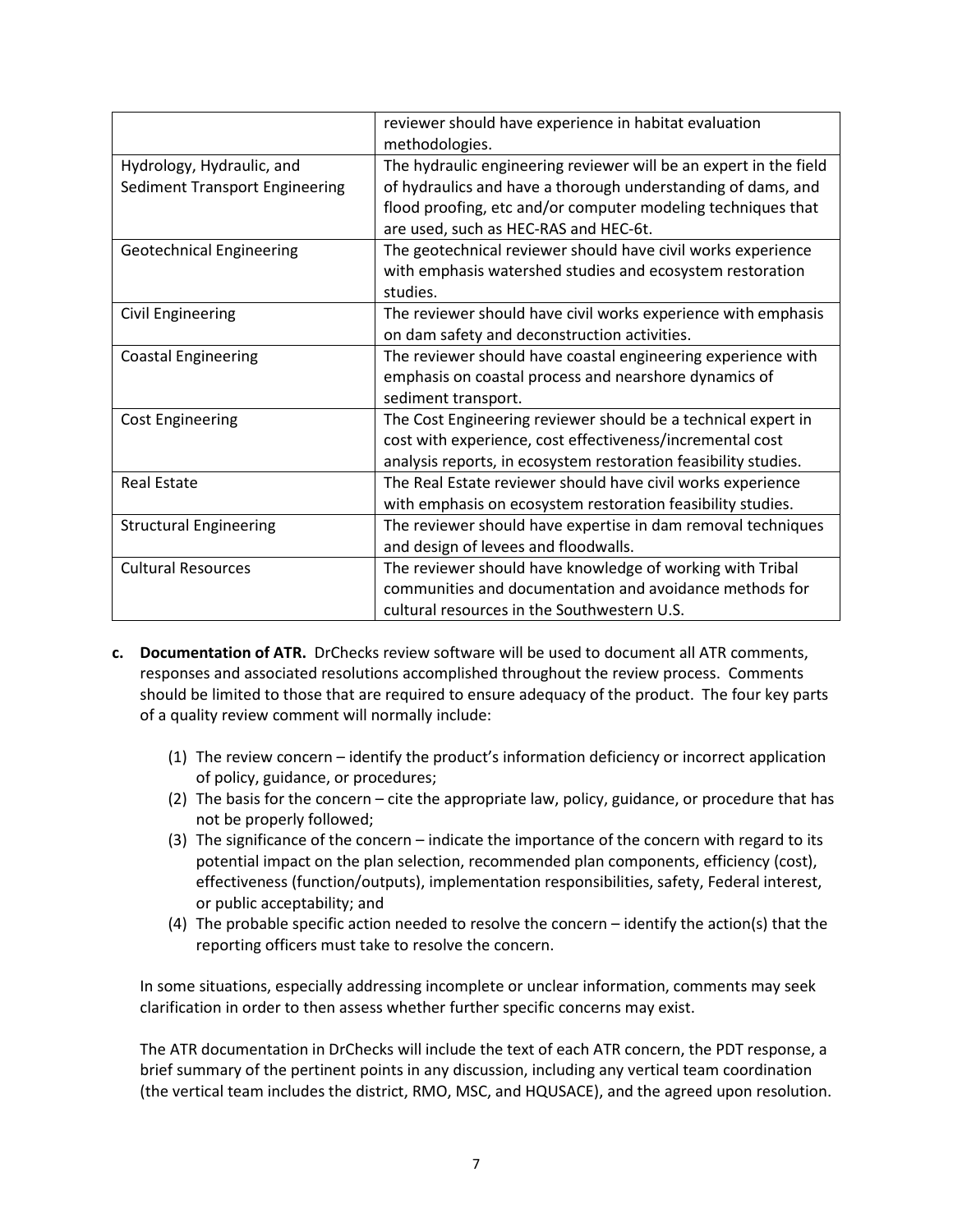If an ATR concern cannot be satisfactorily resolved between the ATR team and the PDT, it will be elevated to the vertical team for further resolution in accordance with the policy issue resolution process described in either ER 1110-1-12 or ER 1105-2-100, Appendix H, as appropriate. Unresolved concerns can be closed in DrChecks with a notation that the concern has been elevated to the vertical team for resolution.

At the conclusion of each ATR effort, the ATR team will prepare a Review Report summarizing the review. Review Reports will be considered an integral part of the ATR documentation and shall:

- $\blacksquare$  Identify the document(s) reviewed and the purpose of the review;
- Disclose the names of the reviewers, their organizational affiliations, and include a short paragraph on both the credentials and relevant experiences of each reviewer;
- Include the charge to the reviewers;
- **Describe the nature of their review and their findings and conclusions;**
- $\blacksquare$  Identify and summarize each unresolved issue (if any); and
- **Include a verbatim copy of each reviewer's comments (either with or without specific** attributions), or represent the views of the group as a whole, including any disparate and dissenting views.

ATR may be certified when all ATR concerns are either resolved or referred to the vertical team for resolution and the ATR documentation is complete. The ATR Lead will prepare a Statement of Technical Review certifying that the issues raised by the ATR team have been resolved (or elevated to the vertical team). A Statement of Technical Review should be completed, based on work reviewed to date, for the AFB, draft report, and final report.

## <span id="page-9-0"></span>**6. INDEPENDENT EXTERNAL PEER REVIEW (IEPR)**

IEPR may be required for decision documents under certain circumstances. IEPR is the most independent level of review, and is applied in cases that meet certain criteria where the risk and magnitude of the proposed project are such that a critical examination by a qualified team outside of USACE is warranted. A risk-informed decision, as described in EC 1165-2-209, is made as to whether IEPR is appropriate. IEPR panels will consist of independent, recognized experts from outside of the USACE in the appropriate disciplines, representing a balance of areas of expertise suitable for the review being conducted. There are two types of IEPR:

- Type I IEPR. Type I IEPR reviews are managed outside the USACE and are conducted on project studies. Type I IEPR panels assess the adequacy and acceptability of the economic and environmental assumptions and projections, project evaluation data, economic analysis, environmental analyses, engineering analyses, formulation of alternative plans, methods for integrating risk and uncertainty, models used in the evaluation of environmental impacts of proposed projects, and biological opinions of the project study. Type I IEPR will cover the entire decision document or action and will address all underlying engineering, economics, and environmental work, not just one aspect of the study. For decision documents where a Type II IEPR (Safety Assurance Review) is anticipated during project implementation, safety assurance shall also be addressed during the Type I IEPR per EC 1165-2-209.
- Type II IEPR. Type II IEPR, or Safety Assurance Review (SAR), are managed outside the USACE and are conducted on design and construction activities for hurricane, storm, and flood risk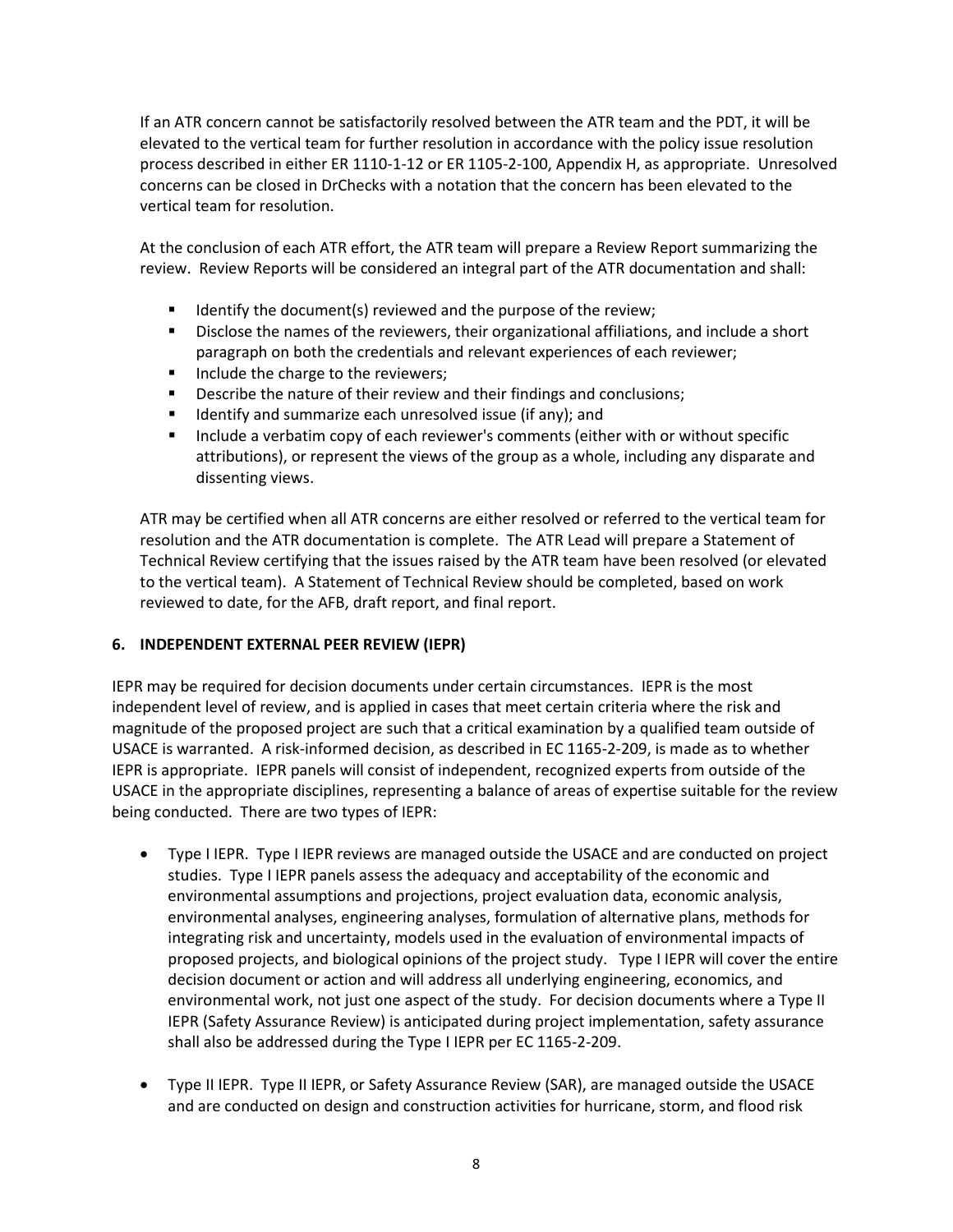management projects or other projects where existing and potential hazards pose a significant threat to human life. Type II IEPR panels will conduct reviews of the design and construction activities prior to initiation of physical construction and, until construction activities are completed, periodically thereafter on a regular schedule. The reviews shall consider the adequacy, appropriateness, and acceptability of the design and construction activities in assuring public health safety and welfare.

**a. Decision on IEPR.** The Los Angeles District is complying with IEPR Type I and the Chief of Engineering Division and Los Angeles District will assess if there is a significant threat to life safety, environmental considerations, or if the State of California's Governor has requested IEPR Type II after the Chief report is approved. If conditions warrant, IEPR Type II will be required in subsequent project phases. Type II IEPR is not needed for this study.

IEPR Type I is necessary due to the following applicable trigger factors:

- Cost The total project cost exceed \$45 Million. Current estimated implementation costs range from \$118M to \$210M. Cost refinements for the tentatively selected plan (TSP) will be made as the study progresses.
- Environmental Impact Statement The NEPA compliance document will include preparation of an integrated report that includes all sections required for an EIS and will also comply with state of California (California Environmental Quality Act - CEQA) requirements for preparation of an Environmental Impact Report (EIR).
- The project has significant interagency interest. Agencies including US Fish and Wildlife (USFWS), California Department of Fish and Wildlife (CDFW), The National Marine Fisheries Service (NMFS) Local and State agencies along with several other agencies have actively participated in the Technical Advisory Committee (TAC) meetings to discuss project alternatives and have provided general support for the final array of alternatives.
- Some local residents have expressed concern that the final array of alternatives (all include Rindge Dam removal) would increase the flood risk below the dam in the lower two miles of Malibu Creek, including the Malibu city center and surrounding Serra Retreat community. This area currently experiences flooding in portions of reaches downstream of Rindge Dam. This problem and planning constraint is included in the overall study, however the primary focus of the study remains ecosystem restoration with minimization of downstream flood risk impacts to local communities.
- **b. Products to Undergo Type I IEPR.** IEPR of the public draft feasibility integrated report and technical appendices (including NEPA and supporting documentation). Recommendations and comments will be provided by the ATR team. IEPR of these products will occur concurrent with the release for public comment and review.
- **c. Required Type I IEPR Panel Expertise.** The ECO-PCX will contract with an outside eligible organization (OEO) to manage IEPR. The OEO will select IEPR panel members using the National Academy of Science's policy for selecting reviewers. The IEPR panel will consist of recognized independent experts from outside of USACE, with disciplines appropriate for the type of review being conducted. The ECO-PCX will make the final decision regarding the disciplines and number of panel members.

The PDT anticipates that the following disciplines or expertise will be needed for IEPR: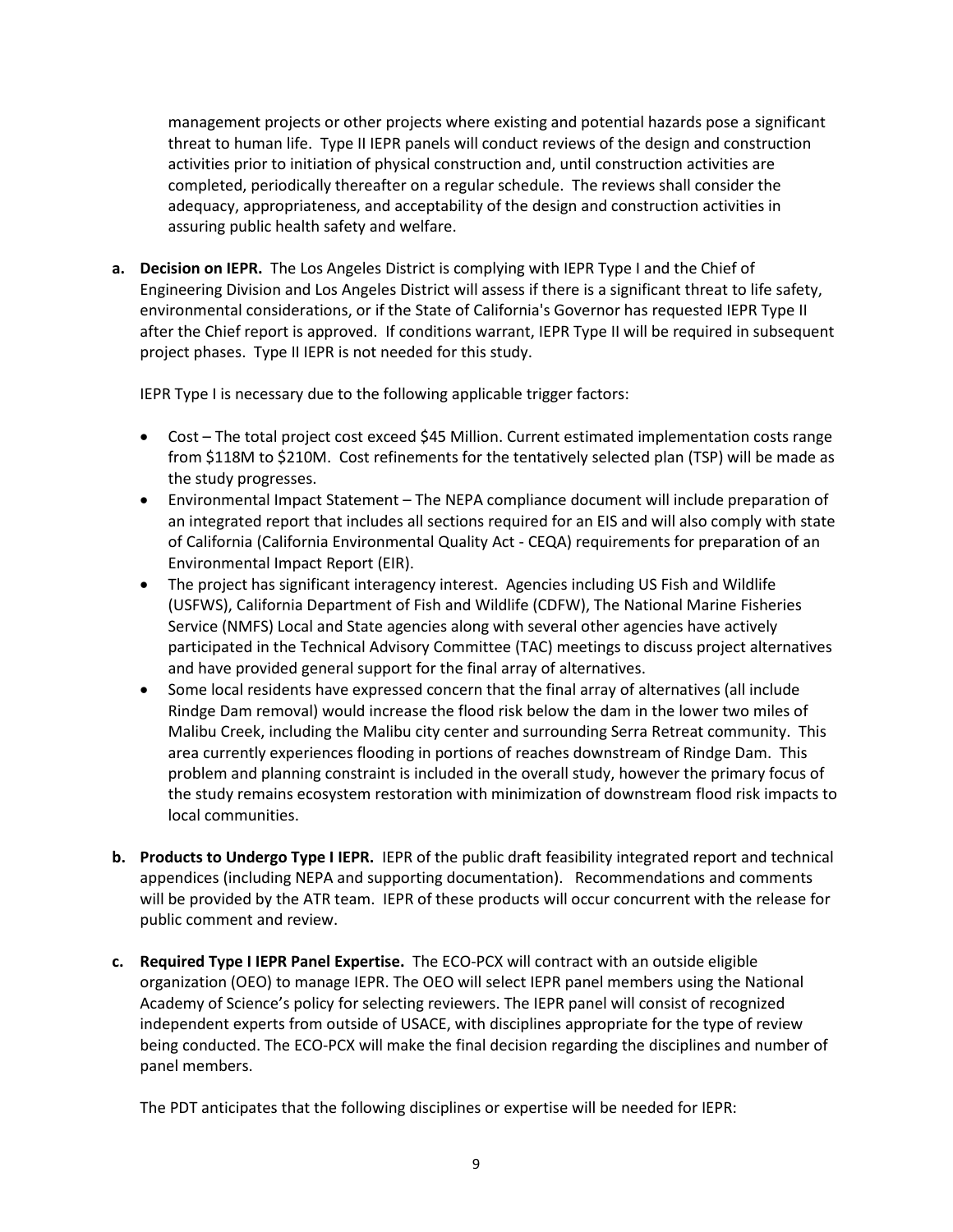| <b>IEPR Panel Members/Disciplines</b> | <b>Expertise Required</b>                                     |  |  |
|---------------------------------------|---------------------------------------------------------------|--|--|
| Economics                             | The Economics Panel Member should have experience in          |  |  |
|                                       | ecosystem restoration.                                        |  |  |
| Environmental                         | The Environmental Panel Member should have experience in      |  |  |
|                                       | watershed management and riparian habitat restoration. This   |  |  |
|                                       | member should also have knowledge of steelhead and            |  |  |
|                                       | steelhead habitat.                                            |  |  |
| Engineering                           | The Engineering Panel Member should have experience in dam    |  |  |
|                                       | removal and dam safety.                                       |  |  |
| Hydrologist                           | The hydrologist Panel Member should have experience in        |  |  |
|                                       | coastal watersheds and dam/reservoir with special emphasis on |  |  |
|                                       | dam removal projects.                                         |  |  |
| <b>Coastal Engineering</b>            | The Coastal Engineering Panel Member should have coastal      |  |  |
|                                       | engineering experience with emphasis on coastal process and   |  |  |
|                                       | nearshore dynamics of sediment transport.                     |  |  |
| Planner                               | The Planner Panel Member should have experience in water      |  |  |
|                                       | resource and ecosystem restoration.                           |  |  |
| Geologist                             | The geologist panel members should have experience in         |  |  |
|                                       | geology with special focus on watersheds within the western   |  |  |
|                                       | region.                                                       |  |  |

- **d. Documentation of Type I IEPR.** The IEPR panel will be selected and managed by an Outside Eligible Organization (OEO) per EC 1165-2-209, Appendix D. Panel comments will be compiled by the OEO and should address the adequacy and acceptability of the economic, engineering and environmental methods, models, and analyses used. IEPR comments should generally include the same four key parts as described for ATR comments in Section 4.d above. The OEO will prepare a final Review Report that will accompany the publication of the final decision document and shall:
	- Disclose the names of the reviewers, their organizational affiliations, and include a short paragraph on both the credentials and relevant experiences of each reviewer;
	- Include the charge to the reviewers;
	- Describe the nature of their review and their findings and conclusions; and
	- **Include a verbatim copy of each reviewer's comments (either with or without specific** attributions), or represent the views of the group as a whole, including any disparate and dissenting views.

The final Review Report will be submitted by the OEO no later than 60 days following the close of the public comment period for the draft decision document. USACE shall consider all recommendations contained in the Review Report and prepare a written response for all recommendations adopted or not adopted. The final decision document will summarize the Review Report and USACE response. The Review Report and USACE response will be made available to the public, including through electronic means on the internet.

## <span id="page-11-0"></span>**7. POLICY AND LEGAL COMPLIANCE REVIEW**

All decision documents will be reviewed throughout the study process for their compliance with law and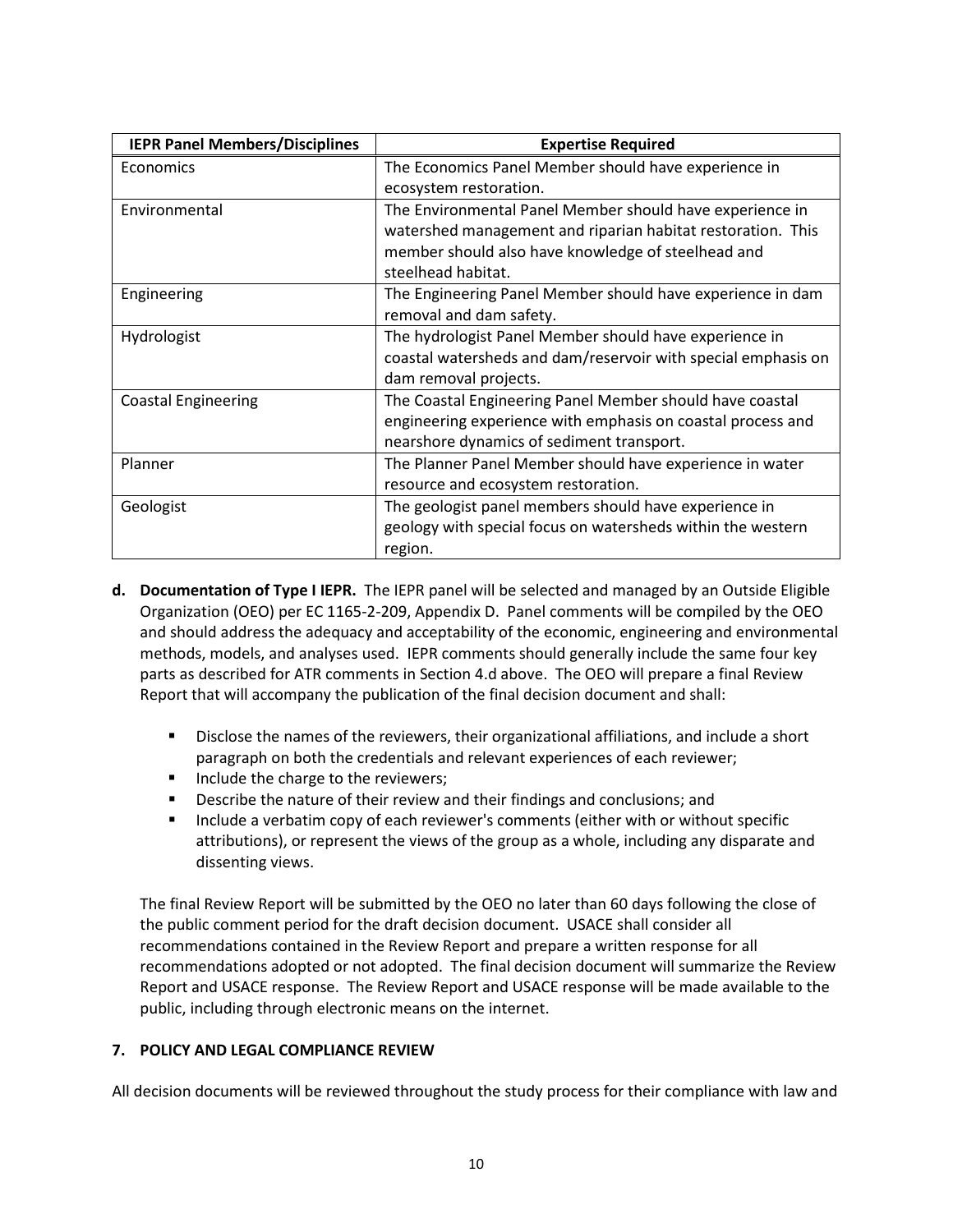policy. Guidance for policy and legal compliance reviews is addressed in Appendix H, ER 1105-2-100. These reviews culminate in determinations that the recommendations in the reports and the supporting analyses and coordination comply with law and policy, and warrant approval or further recommendation to higher authority by the home MSC Commander. DQC and ATR augment and complement the policy review processes by addressing compliance with pertinent published Army policies, particularly policies on analytical methods and the presentation of findings in decision documents.

# <span id="page-12-0"></span>**8. COST ENGINEERING DIRECTORY OF EXPERTISE (DX) REVIEW AND CERTIFICATION**

All decision documents shall be coordinated with the Cost Engineering DX, located in the Walla Walla District. The DX will assist in determining the expertise needed on the ATR team and Type I IEPR team (if required) and in the development of the review charge(s). The DX will also provide the Cost Engineering DX certification. The RMO is responsible for coordination with the Cost Engineering DX.

## <span id="page-12-1"></span>**9. MODEL CERTIFICATION AND APPROVAL**

EC 1105-2-412 mandates the use of certified or approved models for all planning activities to ensure the models are technically and theoretically sound, compliant with USACE policy, computationally accurate, and based on reasonable assumptions. Planning models, for the purposes of the EC, are defined as any models and analytical tools that planners use to define water resources management problems and opportunities, to formulate potential alternatives to address the problems and take advantage of the opportunities, to evaluate potential effects of alternatives and to support decision making. The use of a certified/approved planning model does not constitute technical review of the planning product. The selection and application of the model and the input and output data is still the responsibility of the users and is subject to DQC, ATR, and IEPR (if required).

EC 1105-2-412 does not cover engineering models used in planning. The responsible use of well-known and proven USACE developed and commercial engineering software will continue and the professional practice of documenting the application of the software and modeling results will be followed. As part of the USACE Scientific and Engineering Technology (SET) Initiative, many engineering models have been identified as preferred or acceptable for use on Corps studies and these models should be used whenever appropriate. The selection and application of the model and the input and output data is still the responsibility of the users and is subject to DQC, ATR, and IEPR (if required).

**a. Planning Models.** The following planning models are used in the development of the decision document:

| <b>Model Name and</b><br><b>Version</b> | Brief Description of the Model and How It Will Be Applied<br>in the Study                                                                                                                                                                                                                                                                                                                                               | Certification /<br>Approval |
|-----------------------------------------|-------------------------------------------------------------------------------------------------------------------------------------------------------------------------------------------------------------------------------------------------------------------------------------------------------------------------------------------------------------------------------------------------------------------------|-----------------------------|
|                                         |                                                                                                                                                                                                                                                                                                                                                                                                                         | <b>Status</b>               |
| <b>HEC-FFA</b>                          | Flood Frequency Analysis (HEC-FFA) computer program was<br>used to prepare a discharge-frequency analysis. The HEC-<br>FFA program is based on the "Guidelines For Determining<br>Flood Flow Frequency, Bulletin, 17B", by the Hydrology<br>Subcommittee, revised September 1981. The techniques<br>presented in Bulletin 17B have been adopted for all Federal<br>planning involving water and related land resources. | Certified                   |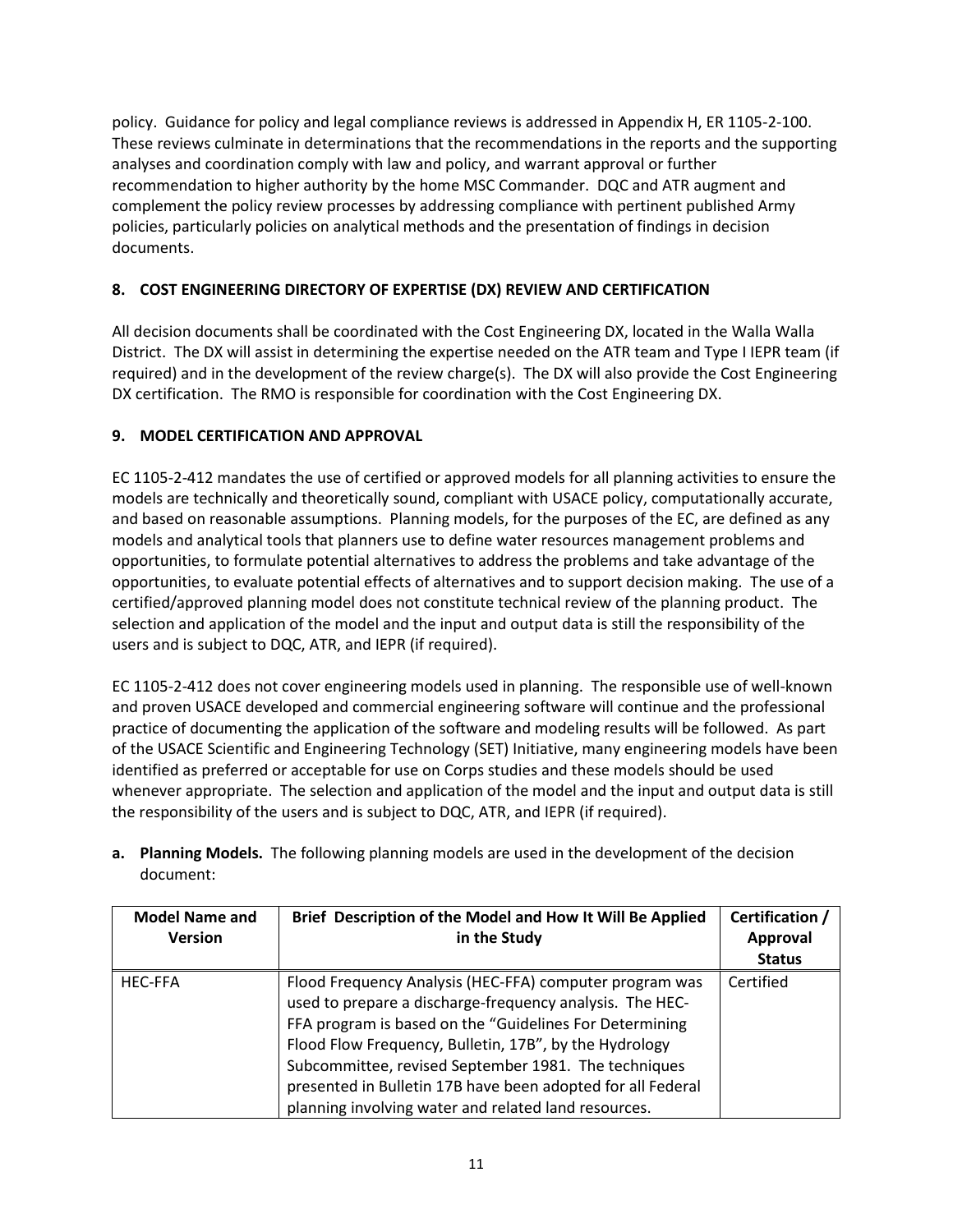| <b>Habitat Evaluation</b> | The habitat evaluation is a model being used by the PDT and     | One-time      |
|---------------------------|-----------------------------------------------------------------|---------------|
|                           |                                                                 |               |
|                           | TAC (Technical Advisory Committee) that was developed           | approval for  |
|                           | specifically for this watershed. It is used to evaluate current | use 23 Sep 14 |
|                           | habitat condition and compare to projected habitat              |               |
|                           | conditions post ecosystem restoration. A score in generated     |               |
|                           | to determine economic benefits of the ecosystem                 |               |
|                           | restoration project.                                            |               |

**b. Engineering Models.** The following engineering models are used in the development of the decision document:

| <b>Model Name and</b> | Brief Description of the Model and How It Will Be Applied    | Approval      |
|-----------------------|--------------------------------------------------------------|---------------|
| <b>Version</b>        | in the Study                                                 | <b>Status</b> |
| HEC-RAS (River        | The Hydrologic Engineering Center's River Analysis System    | HH&C CoP      |
| Analysis System)      | (HEC-RAS) program provides the capability to perform one-    | Preferred     |
|                       | dimensional steady and unsteady flow river hydraulics        | Model         |
|                       | calculations. The program will be used for steady flow       |               |
|                       | analysis to evaluate the future without- and with-project    |               |
|                       | conditions along the Wild River and its tributaries. [For a  |               |
|                       | particular study the model could be used for unsteady flow   |               |
|                       | analysis or both steady and unsteady flow analysis. The      |               |
|                       | review plan should indicate how the model will be used for a |               |
|                       | particular study.]                                           |               |

#### <span id="page-13-0"></span>**10. REVIEW SCHEDULES AND COSTS**

#### **a. ATR Schedule and Cost.**

The budgeted total costs for ATR are as follows:

| <b>Activity</b>            | <b>Budget</b> | <b>Start</b> | Finish |
|----------------------------|---------------|--------------|--------|
| ATR of Public Draft Report | \$30,000      | Jan-17       | Apr-17 |
| ATR of Final Report        | \$20,000      | $Nov-17$     | Dec-17 |

# **b. Type I IEPR Schedule and Cost.**

The budgeted total costs for IEPR are as follows:

| <b>Activity</b>                                  | <b>Budget</b> | <b>Start</b> | Finish   |
|--------------------------------------------------|---------------|--------------|----------|
| Independent External Peer Review of Draft Report | \$100,000     | Dec-16       | Jun-17   |
| PDT Responses to IEPR of Draft Report            | \$15,000      | $Mav-17$     | Jun-17   |
| Sponsor Responses to IEPR of Draft Report        | \$10,000      | $Mav-17$     | $Jun-17$ |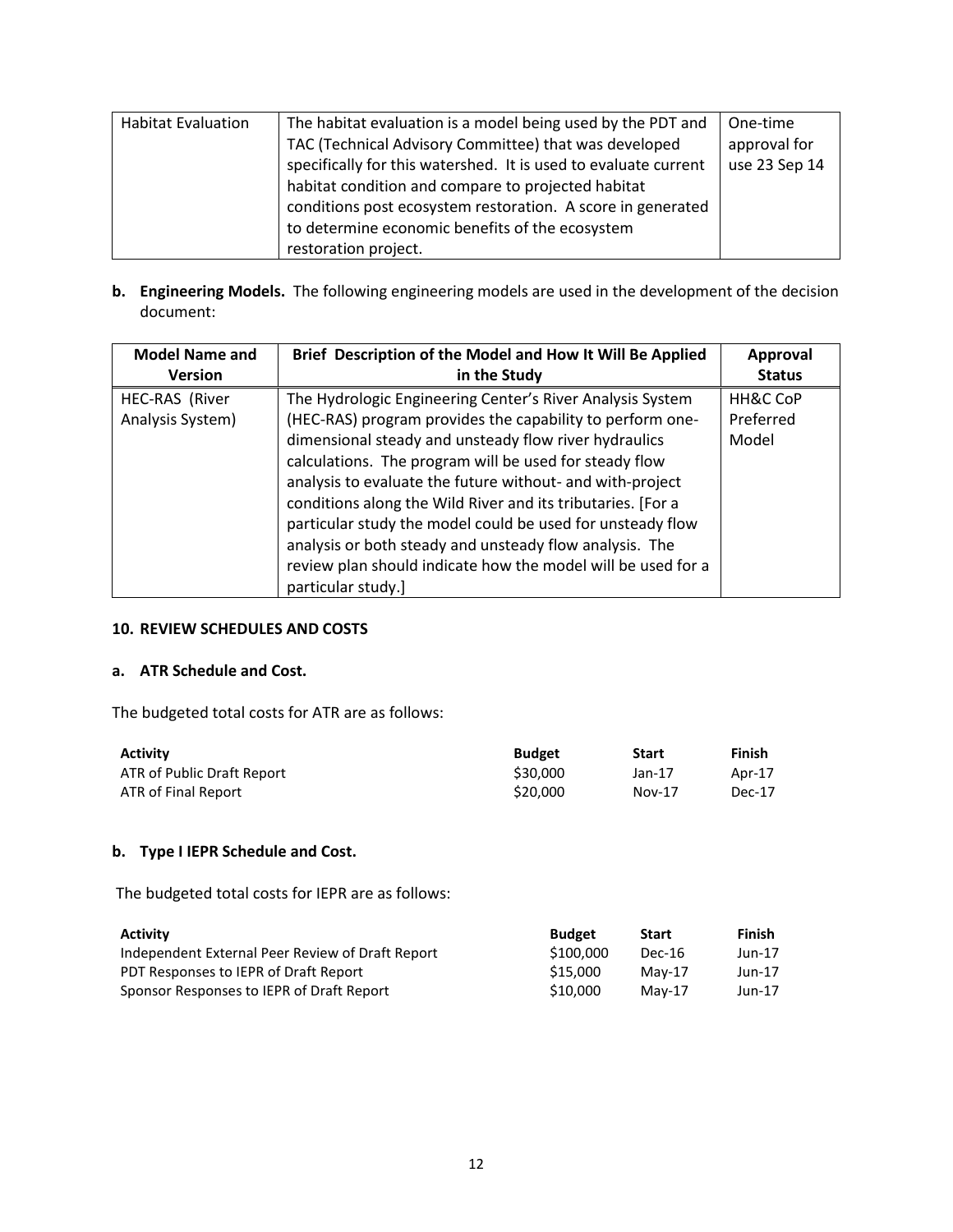## **c. Model Certification/Approval Schedule and Cost.**

### **Review Certifications**

Draft and final decision documents submitted to higher authority should be accompanied by review documentation and certifications that technical, legal and policy compliance review have been completed.

The completion of DQC will be certified by the Planning Division Chief and the District Commander.

The legal sufficiency of decision documents will be certified by the SPL Office of Counsel.

For products developed in whole or part by a contractor, a principal of the contractor will sign a quality control certification. The responsible function chief will then sign a quality assurance certification, and recommend to the District Commander that a certification that quality control and quality assurance are complete be signed and that any significant technical concerns have been considered and resolved.

The SPL Quality Management Plan (CESPL OM 1105-1-2), Appendix A, Attachment I contains example certifications for DQC, legal review, and contractor quality control/quality assurance.

The completion of ATR for interim work products may be certified by the responsible function chief. The completion of ATR for the final decision documents will be certified by the Planning Division Chief and the District Commander. The ATR certification should note, and reference the location of, any unresolved concerns in the review documentation.

The Engineering Division Chief will certify that the total project cost estimate submitted with the final decision documents is in accordance with current guidance and has been coordinated with and reviewed by the Cost Engineering DX. The review of real estate costs should be certified as well.

The SPD Quality Management Plan (CESPD R 1110-1-8), Appendix I, contains examples of ATR and cost estimate certifications.

The Los Angeles District will attach a certification of IEPR to the IEPR documentation.

The Project Manager is responsible for ensuring that certification requirements are met prior to approval of the project by the District Commander or transmittal of the project to SPD or HQUSACE.

The project summary accompanying the final feasibility study integrated report and appendices will:

- present the dates of the certifications of the technical and legal adequacy of the final report;
- describe the involvement of the ECO-PCX;
- summarize the involvement of the Cost Engineering DX in the approval of the total project cost estimate; and
- summarize the review and approval of real estate cost estimates.

HQUSACE is responsible for confirming the technical, policy, and legal compliance of planning products; supporting the resolution of issues requiring HQUSACE, ASA(CW) or OMB decisions; continuously evaluating the overall project development process, including the review and policy compliance processes; and recommending appropriate changes when warranted.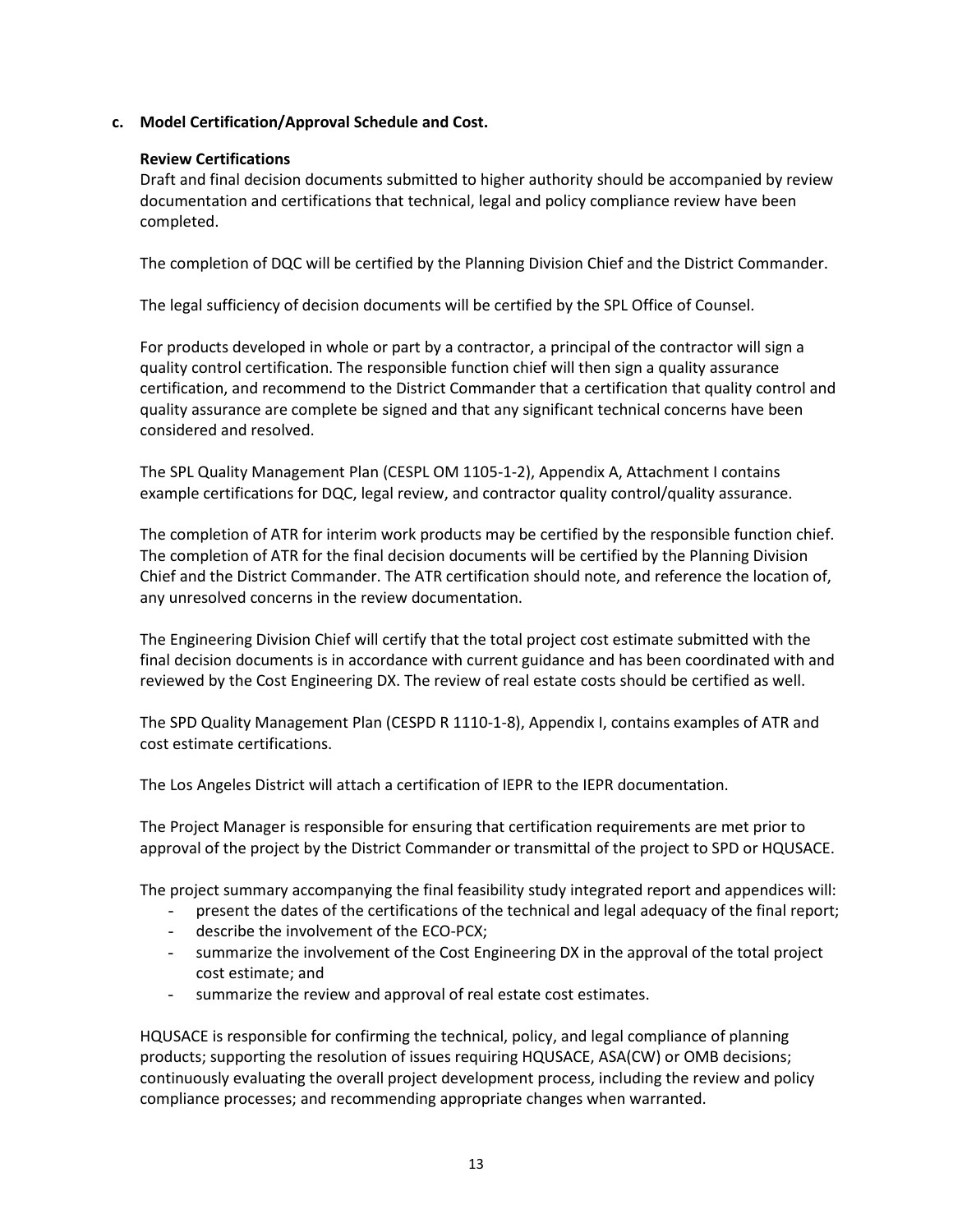#### **Model Certifications**

The Habitat Evaluation model for a one-time certification to be utilized for this study was approved on 23 September 2014. See EC 1105-2-412, *Assuring Quality of Planning Models* (March 31, 2011).

#### <span id="page-15-0"></span>**11. PUBLIC PARTICIPATION**

The Los Angeles District and sponsor will work together to ensure that all interested organizations and members of the public are kept informed of the study progress and results. Individuals and organizations will be notified in advance of the release of key documents and public meetings.

#### <span id="page-15-1"></span>**12. REVIEW PLAN APPROVAL AND UPDATES**

The Los Angeles District Commander is responsible for approving this Review Plan. The Commander's approval reflects vertical team input (involving district, MSC, RMO, and HQUSACE members) as to the appropriate scope and level of review for the decision document. Like the PMP, the Review Plan is a living document and may change as the study progresses. The home district is responsible for keeping the Review Plan up to date. Significant changes to the Review Plan (such as changes to the scope and/or level of review) should be re-approved by the MSC Commander following the process used for initially approving the plan. The latest version of the Review Plan, along with the Commanders' approval memorandum, should be posted on the Home District's webpage. The latest Review Plan should also be provided to the RMO and home MSC. No significant changes to the review plan have occurred since the last update posted on the MSC website in 2014.

#### <span id="page-15-2"></span>**13. REVIEW PLAN POINTS OF CONTACT**

Public questions and/or comments on this review plan can be directed to the following points of contact:

This Review Plan for the *Malibu Creek Ecosystem Restoration Feasibility Study* will be posted on the Los Angeles District's public webpage for the study:

#### <http://www.spl.usace.army.mil/Missions/CivilWorks/ReviewPlans.aspx>

The public will be able to submit their comments on the Review Plan via the webpage. For inquiries about this Review Plan, the points of contact are:

Los Angeles District: Project Manager (213) 452-3789 Lead Planner (213) 452-3826

Ecosystem PCX: PCX Project Team Member 309-794-5448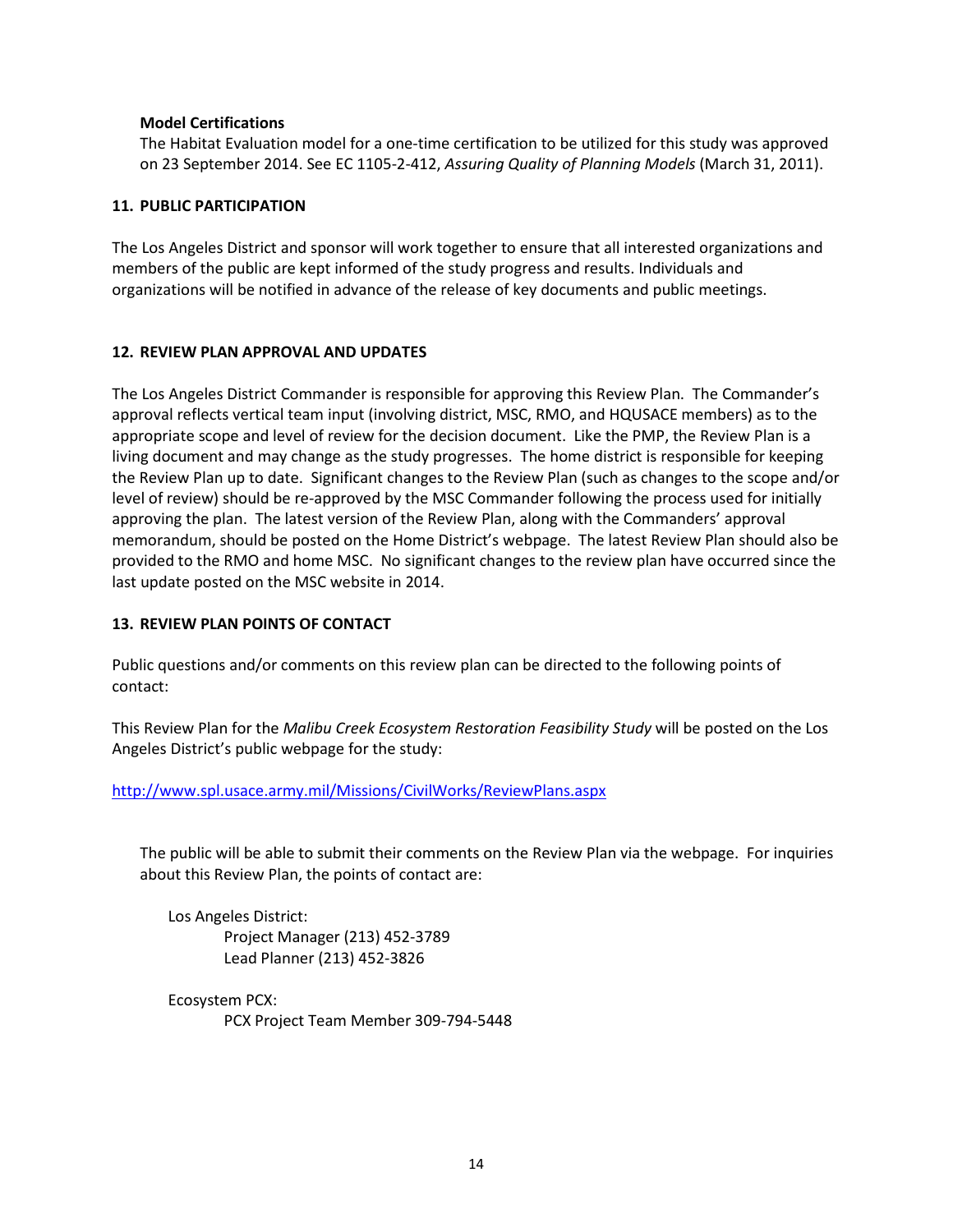# <span id="page-16-0"></span>**ATTACHMENT 1: TEAM ROSTERS**

| <b>Discipline</b>                 | Office/Agency          | <b>Name</b>               |
|-----------------------------------|------------------------|---------------------------|
| Project Manager                   | CESPL-PM-C             | <b>Susie Ming</b>         |
| <b>Budget / Programs Analyst</b>  | <b>CESPL-RM</b>        | Dan Culhane               |
| <b>Planning Lead</b>              | CESPL-PD-WW            | Jim Hutchison             |
| <b>Environmental Coordinator</b>  | CESPL-PD-R             | Jesse Ray                 |
| <b>Cultural Resources</b>         | CESPL-PD-RL            | Meg McDonald              |
| <b>Biological Analysis</b>        | CESPL-PD-RQ            | Larry Smith               |
| Civil Design                      | CESPL-ED-DA            | <b>Frank Mallette</b>     |
| Geotechnical                      | CESPL-ED-GG            | Mark Chatman              |
| <b>Soils</b>                      | CESPL-ED-GD            | Chris Spitzer             |
| <b>Hydraulics &amp; Hydrology</b> | CESPL-ED-HH            | Moosub Eom                |
| <b>Economic Evaluation</b>        | CESPL-PD-WE            | Mike Hallisy              |
| <b>Cost Engineering</b>           | CESPL-ED-DS            | Juan Dominguez            |
| <b>Real Estate</b>                | <b>CESPL-RE</b>        | Lisa Sandoval             |
| <b>Public Affairs Office</b>      | CESPL-PA               | <b>Greg Fuderer</b>       |
| Office of Counsel                 | CESPL-OC               | <b>Elizabeth Moriarty</b> |
| Sponsor                           | CA Dept of Parks & Rec | Suzanne Goode             |
| Sponsor                           | CA Dept of Parks & Rec | Jamie King                |

#### **PROJECT DELIVERY TEAM MEMBERS**

Note: Team members may change during course of project; however, review/certification of the review plan will not be required.